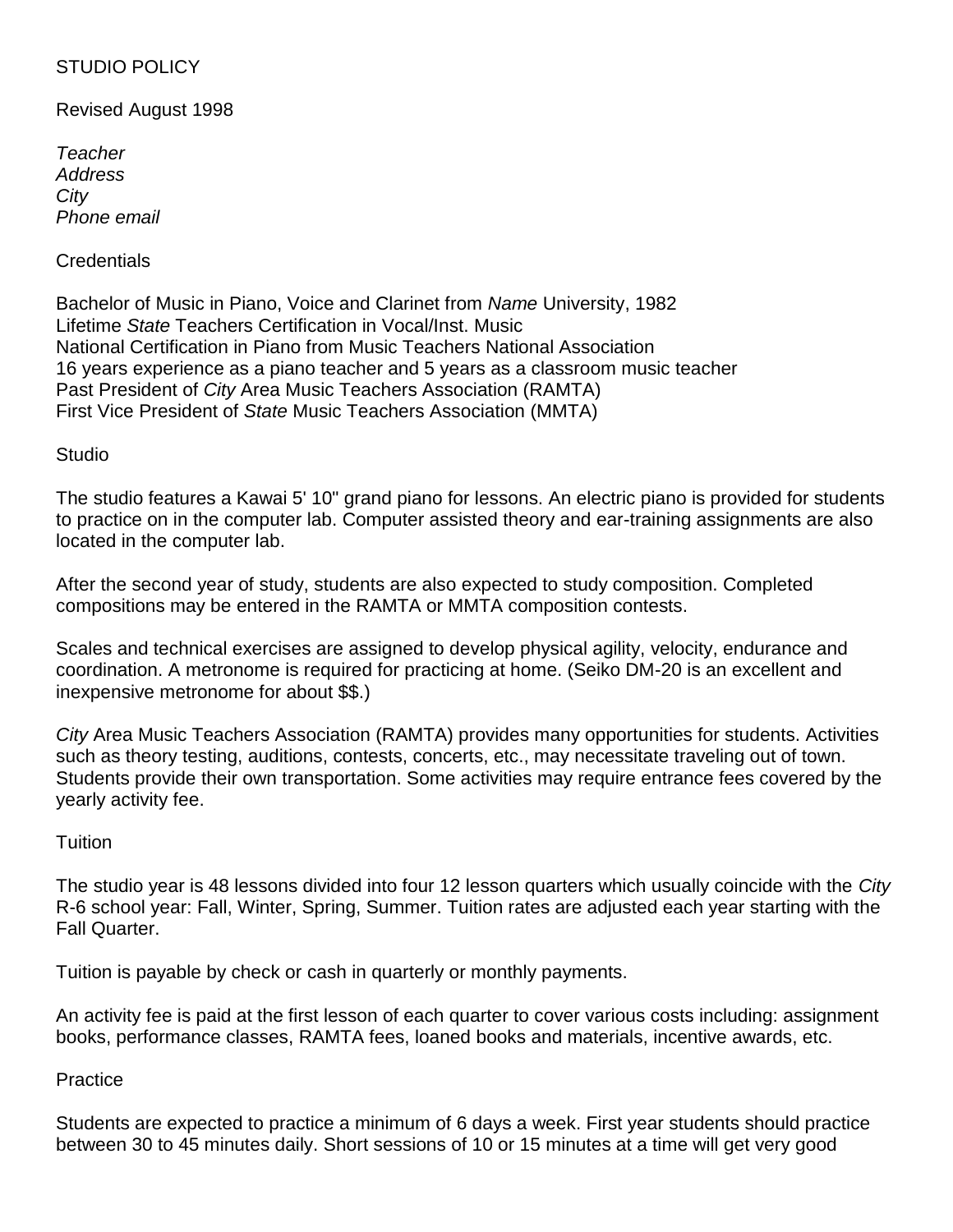results. Second year students should practice between 45 to 60 minutes per day. Third year students and above should practice at least 60 minutes per day, and more when preparing for a performance. (National winners from MTNA average 3 hours per day!!!)

# Summer Lessons

Students attending Summer Quarter are automatically reserved a time in the fall schedule. Students who drop out for the summer will lose their lesson time and will have to reapply as new students.

# Spring Recital

Spring Recital is the main performance event of the year. All students are expected to attend (even students with broken arms). At the end of the recital, awards and certificates are presented and a group photograph is taken.

# Piano Tuning

Pianos should be tuned at least once per year. New pianos may need 2 or 3 tunings the first year. Students that attempt to practice on a poorly tuned instrument frequently dislike to practice and eventually may "drop out". *Tuner phone* is a reliable tuner.

### Dismissal

Students may be dismissed from lessons for any of the following: inadequate practice in quality or quantity; failure to complete written work; excessive absences at lessons or performance classes; destruction or theft of teacher's property; rude, disrespectful, or uncooperative attitude towards the teacher or other students; failure to pay tuition in a timely manner.

### **Holidays**

The studio is closed on the following holidays: New Year's Day, Christmas, Easter, Fourth of July, Memorial Day, Thanksgiving Day (lessons rescheduled), Labor Day. Students whose lessons fall on any of these holidays will not receive a lesson. Tuition fees are not affected. The studio will also be closed for the Missouri Music Teachers Convention (MMTA).

#### Cancellations

Lessons may be rescheduled under the following conditions only:

1. Lessons canceled with one week advance notice to the teacher. This includes school, church and social activities.

- 2. Hazardous driving weather (must call before lesson time).
- 3. Illness of student or parent (must call before lesson time).
- 4. Death in the family.

It is the student's responsibility to contact the teacher for a rescheduled lesson time. There will be no refund or make-up for unexcused absences. Lessons missed due to the teacher's absence will be made up by the teacher. Students are strongly encouraged to swap lesson times with other students.